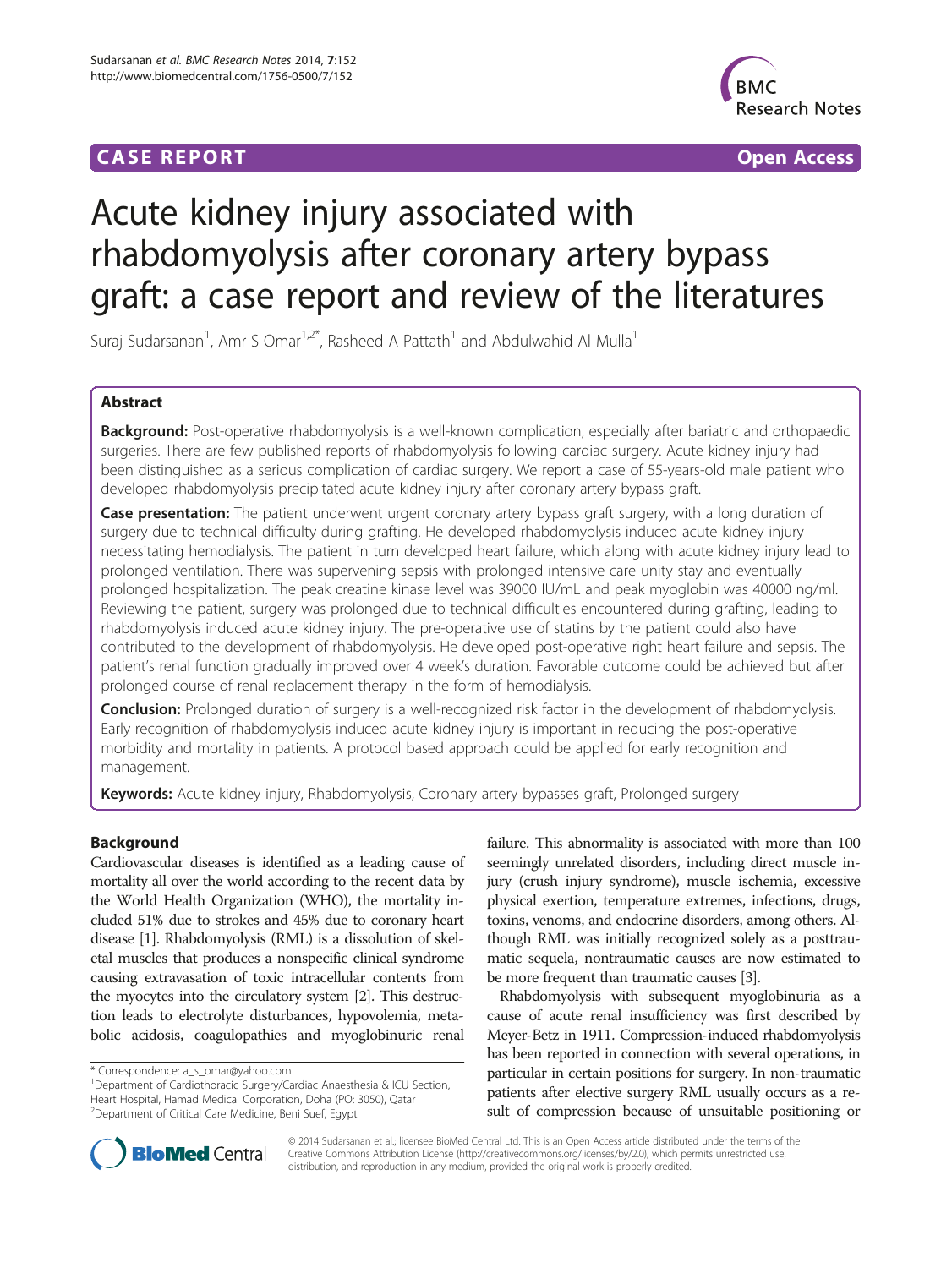tourniquet use, but there are other contributing factors that should be considered [\[4](#page-4-0)]. Recently it has been recognized that myoglobinemia-induced acute kidney injury (AKI) may play a crucial role in surgical settings, especially with urologic [\[5](#page-4-0)] and thoraco-abdominal aortic surgery [\[6](#page-4-0)]. In bariatric surgery, RML is considered a consequence of the high pressure on the muscles on the operating table [\[7](#page-4-0)]. Extreme positions such as that for lithotomy may lead to RML even in non-obese patients [[8\]](#page-4-0). In laparoscopic bariatric surgery, gluteal and back muscles are at danger because of the patient's position [\[9](#page-4-0),[10\]](#page-4-0). Perioperative myocardial injury cannot totally explain the occurrence of increased myoglobinemia. Skeletal muscle breakdown and necrosis play an important role in determining increased myoglobin concentration after coronary artery bypass grafting (CABG) [[11\]](#page-4-0).

Rhabdomyolysis during or after cardiopulmonary bypass (CPB) is not very common [\[12\]](#page-4-0). Preoperative medication seems to be causative in certain cases. A correlation of RML and direct femoral artery cannulation, arteriopathy, prolonged extracorporal circulation, low cardiac output syndrome, and continuous intravenous infusion of epinephrine could be shown. There have not been many published studies of RML in adult patients undergoing CPB [[13](#page-4-0)]. We report a case of a patient who developed RML with acute renal injury following CABG.

## Case presentation

A fifty-six-year-old male, weighing 60 kg and height 160 cm, chronic smoker (40 pack years) quit four months before admission, with history of occasional alcohol intake. He was a known case of hypertension and coronary artery disease (CAD) of 10 years duration, but on irregular treatment. Patient presented on 03/05/2012 with unstable angina, underwent urgent coronary angiogram, which revealed 100% stenosis of right coronary artery (RCA) and 80% stenosis of left anterior descending (LAD) branch. An attempt at percutaneous coronary angioplasty (PTCA) to RCA failed and patient was referred for surgical revascularization. Preoperative medications included acetyl salicylic acid, metopralol, amlodipine, rosuvastatin, and ivabradin. Clopidogrel was discontinued 10 days prior to surgery. All biochemical investigations prior to surgery were normal, including renal and liver function tests.

Patient was premedicated with oral lorazepam (2 mg) on the night before surgery and morphine 5 mg intramuscular with metoclopramide 10 mg intramuscular on the morning of surgery just before transferring to operating room. Anesthesia was induced with intravenous boluses of fentanyl, midazolam, etomidate and cisatracurium, airway was secured with an 8.5 mm internal diameter (ID) endotracheal tube. Standard monitoring including arterial blood pressure (20 G in right radial artery), central venous pressure (8.5 Fr. right internal jugular vein), 5 lead electrocardiogram (ECG), pulse oximetry (SPO<sub>2</sub>), end tidal carbon dioxide (ETCO2), end tidal concentration measurement of inhalational agents were instituted. Anesthesia was maintained with intravenous infusions of propofol (60 mg/hour), fentanyl (250 mcg/hour), cisatracurium (3 mcg/kg/minute) and sevoflourane at 1 minimum alveolar concentration (MAC) as inhalational agent. After harvesting the left internal mammary artery (LIMA) and right internal mammary artery (RIMA) and systemic heparinisation with 400 IU/kg, the patient was put on cardiopulmonary bypass (CPB) after securing an activated clotting time (ACT) of 480 seconds.

The LIMA graft was anastomosed to LAD. The anastomosis of RIMA to RCA was beset with technical difficulties necessitating repeated return to CPB thrice to redo the graft as there was poor flow, and eventually a saphenous vein graft was used to anastomose RCA. Total CPB time was 250 minutes and the aortic cross clamp time was 55 minutes (Figure 1). The patient was weaned off CPB with modest doses of adrenaline and noradrenaline infusions. Patient received 2 units of packed red blood cells (PRBC), 6 units of platelets and 2 units of fresh frozen plasma (FFP), directed by thromboelastography (TEG) during the procedure. The total duration of surgery was nine hours. The patient was shifted to the cardiothoracic surgery intensive care unit (CTICU) for recovery.

The patient remained hemodynamically stable in the CTICU. His laboratory showed increase in serum

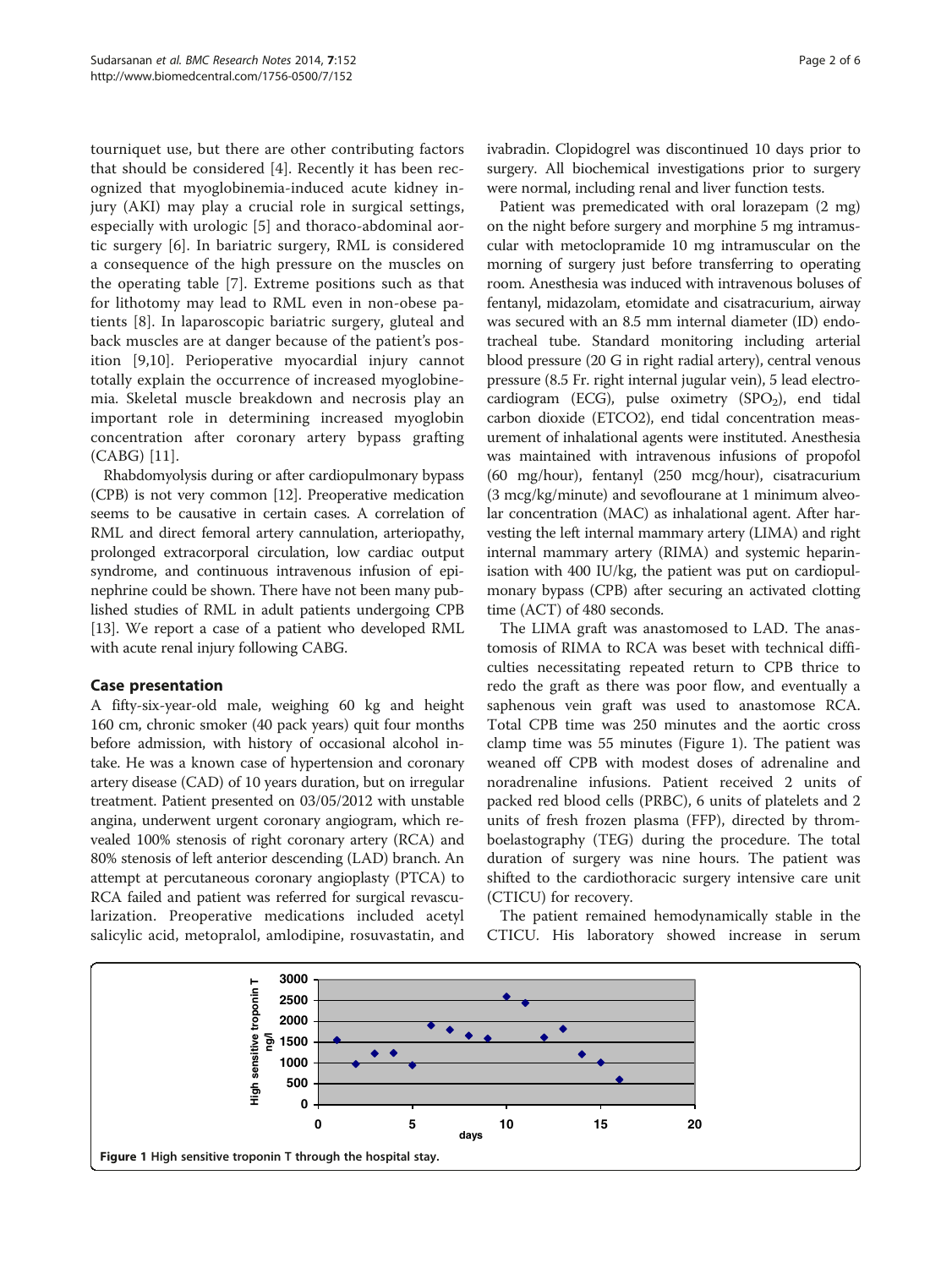creatinine to 185 micromol/L, had persistently elevated potassium levels (corrected by glucose insulin boluses) and mild lactic metabolic acidosis. Patient was extubated around midnight on day zero as he maintained stable hemodynamics with minimal chest drains. He remained in the CTICU for four days, during which time his serum creatinine remained elevated, but urine output was maintained at >1 mL/kg/hour, albeit with reddish discoloration. The patient's serum potassium remained elevated and calcium resonium was started as per nephrologist's advice. The patient's creatine kinase (CK) remained elevated from zero post-operative day and a diagnosis of RML was made. At the same time there was mild derangement in liver function tests. Patient was transferred to surgical step-down unit (SSDU) on the fourth post-operative day.

The patient's course in the SSDU was complicated by a progressive rise in serum creatinine, CK, myoglobin, and liver enzymes. There was progressive decline in urine output and furosemide infusion was instituted, with little improvement. At the same time the patient became septic as evidenced by elevated levels of procalcitonin and white blood cell (WBC) counts and was started on broad spectrum antibiotics for suspected nosocomial infection. The patient was shifted back to the CTICU on the eighth post-operative day as his general condition had deteriorated with fluid overload, sepsis and AKI.

On readmission to the CTICU his serum creatinine was 460 micromol/L, CK was 23321 u/L (Figure 2), and serum myoglobin was 40228 ng/ml, with significant elevation in liver and cardiac enzymes. He became anuric and had severe lactic metabolic acidosis on the day of readmission to CTICU, and hemodialysis was instituted. Transthoracic echocardiogram (TTE) was done on the 11th post-operative day revealed severe right ventricular dysfunction with normal left ventricular function (LVF). The patient's general condition worsened progressively with drowsiness, hypoxia, hypotension, and evidence of low cardiac output, and he was electively intubated and put on mechanical ventilation on the 11th postoperative day. The patient was kept sedated with infusions of remifentanil (0.05-0.1 mcg/kg/min) and propofol (50–70 mg/hour). Hemodynamics was maintained with infusions of dobutamine (5–10 mcg/kg/min) and noradrenaline (0.05-0.1 mcg/kg/min) and vasopressin (2–4 u/hour).

On the 12th post-operative day the patient developed abdominal distension and melena, his serum biochemistry revealing deranged coagulation profile, liver function tests (LFTs), worsening renal parameters and increased markers of sepsis. He was kept sedated and ventilated from the 11th to the 18th post-operative day. The patient developed generalized edema and intra-abdominal pressure was elevated. CT scan of the abdomen revealed moderate ascites and diffuse liver surface nodularity. Klebsiella and Enterobactor faecalis were isolated from the patient's urine during this period. The patient underwent regular hemodialysis with gradual restoration of renal function and was extubated after eight days of sedation and ventilation on the 18th post-operative day. He was transferred out of the CTICU to SSDU after 14 days of stay on the 22nd postoperative day. The patient underwent regular nephrology follow-up with frequent hemodialysis until his renal function recovered after a further two weeks. He was discharged from the hospital in another week and has been followed up regularly. He had recovered from his heart failure, as evidenced by transthoracic echocardiography (TTE) done prior to discharge. His total hospital stay was 56 days, of which 46 had been post-surgery.

## **Discussion**

Rhabdomyolysis after CABG is defined as having a CK level more than 2500 u/L [\[14\]](#page-4-0). Use of myoglobin is confirmatory [\[15](#page-4-0)]. According to the consensus definition proposed by the Acute Kidney Injury Network, AKI was defined as an abrupt (within 48 hours) reduction in kidney function defined as an absolute increase in serum creatinine concentration of 0.3 mg/dL or greater (26.4 mmol/L) or a percentage increase of 50% or greater (1.5-fold from baseline). We did not use urine output in defining AKI (Figure [3\)](#page-3-0) [[14\]](#page-4-0). Postoperative low

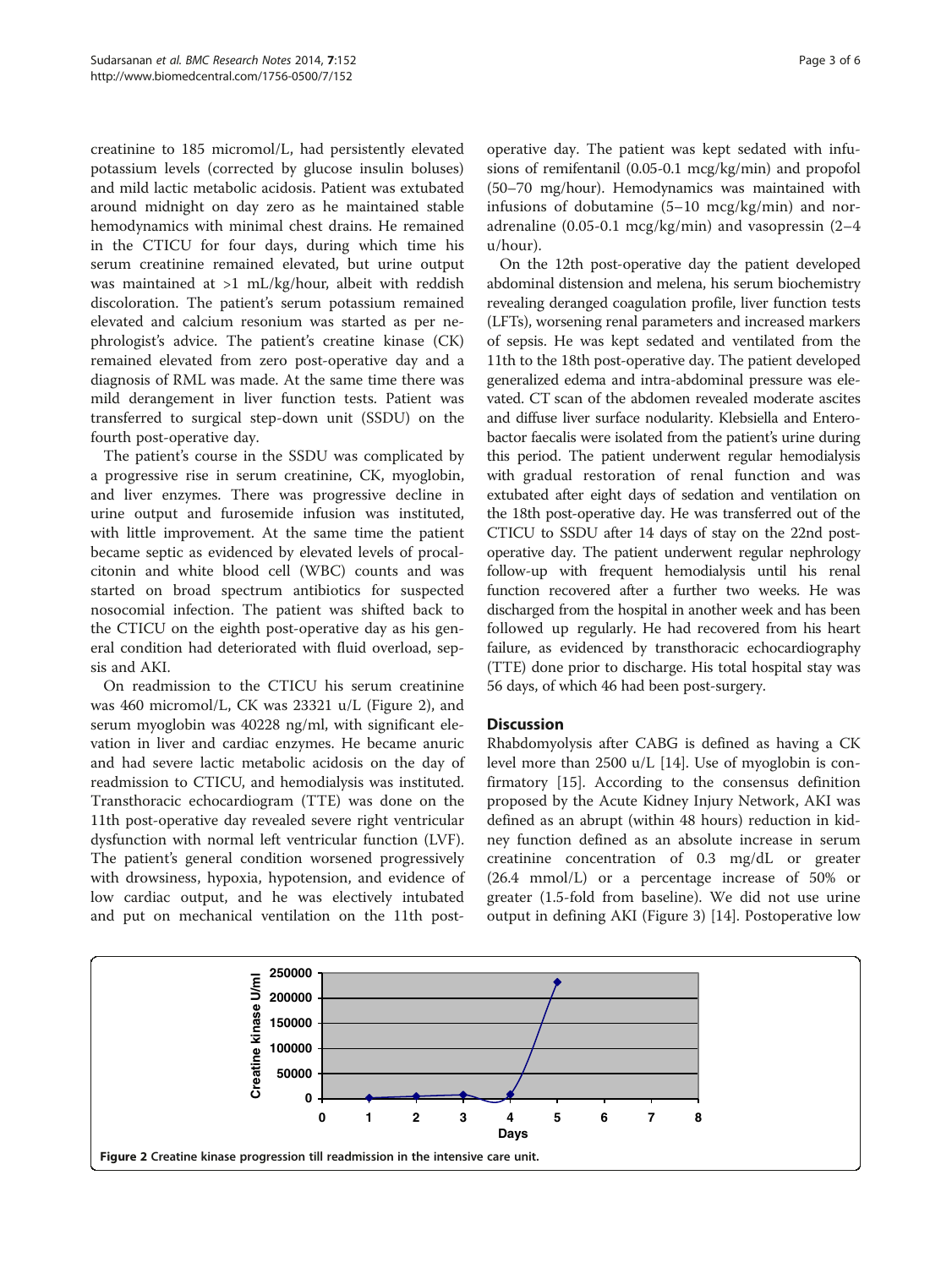<span id="page-3-0"></span>

cardiac output syndrome (LOS) was defined as the need for a postoperative intra-aortic balloon pump or inotropic support for longer than 30 minutes in the intensive care unit to maintain systolic blood pressure at greater than 90 mm Hg [[16\]](#page-4-0). Perioperative myocardial injury is diagnosed when the troponin I (cTnI) concentration at 1 hour after aortic declamping was greater than 0.92 ng/mL [\[17](#page-4-0)]. The European system for cardiac operative risk evaluation (Euro-SCORE) [\[18](#page-4-0)] was used to assess differences in patients' risk profiles.

We are reporting a patient who presents with plentiful risk factors for RML development after surgical intervention. Rhabdomyolysis is a known cause of morbidity and mortality. It had been described on many occasions in trauma and after surgeries, but the incidence of RML after cardiac surgeries is quite variable, and had been described only in individual case report. Some authors report a direct relation between AKI and RML, while others report a 19% incidence of RML after CABG [\[11](#page-4-0)].

Multiple factors have been claimed to be the causes of RML after cardiac surgery. A correlation of RML and direct femoral artery cannulation, [\[19\]](#page-4-0) arteriopathy, prolonged extracorporal circulation, low cardiac output syndrome, and continuous intravenous infusion of epinephrine has been described. Furthermore, diabetes mellitus, advanced age, and preexisting renal impairment have been mentioned to be contributory factors [\[20,](#page-4-0)[21](#page-5-0)]. Rhabdomyolysis has also been reported in patients with pressure necrosis due to incorrect positioning during surgery [[22,23](#page-5-0)] and in patients with an intra-aortic balloon pump [\[19\]](#page-4-0).

In this case, most of these causative factors could be excluded, because they did not pertain to our patient. Prolonged surgeries, extreme surgical positions, American society of anesthesiologists (ASA) physical status III–IV, and the presence of diabetes or hypertension have also been identified as added factors could precipitate development of RML [[24\]](#page-5-0). The operating room has been considered as a favorable environment for RML occurrence because of unusual positions and areas with increased pressures under anesthesia. Sustained high muscle pressure induces muscle ischemia, direct injury to sarcolemma, disruption of sodium–potassium pump, electrolyte imbalance, and failure of energy supply to the muscle fiber [\[25\]](#page-5-0).

Our patient was 56 years old, he was not known to be diabetic, he had normal preoperative renal functions, he was ASA class IV, his Euro-SCORE was 3, and he had long surgery (about nine hours) as well as long bypass time (250 minutes).

Statins were started for treatment of his hyperlipdemia 20 days prior to admission. Some authors reckon that lipid-lowering medications are associated with a high risk of perioperative mortality; moreover, they suggest discontinuing the intake prior to surgical interventions [[26\]](#page-5-0). However numerous studies have demonstrated that statins improve the outcomes of patients undergoing CABG. The benefits seem to outweigh the potential risks that may accompany usage, both in the preoperative and postoperative period. In the absence of contraindications, essentially all CABG patients are candidates for lifelong statin therapy that ideally should be started before surgery [\[27\]](#page-5-0). Propofol was used for 15 hours in a dose of less than 1 mg/kg/h; the risk factor for devlopement of RML associated with propofol infusion syndrome has been identified after useage of doses as a high as 5 mg/kg/h for more than 48 hours [\[28](#page-5-0)]. Epinenphrine was used for 240 minutes after coming from CPB, other vasopressors were used in the form norepinhrine, and IABP was not needed as the patient did not initially exhibit low cardiac output state. Our patient developed gram negative septicemia in his course but RML and creatinine peak level were before sepsis started. Rhabdomyolysis can be precipitated by many conditions, and viral as well as bacterial infections are claimed as causing RML [[29](#page-5-0)].

Patient devloped transient impairment of his right ventricular function as evidenced by TTE, in a recent observational study by Olsson et al., [[30\]](#page-5-0) the authors found increased risk of heart failure in patients suffered AKI after CABG [\[30\]](#page-5-0). We think that multiple factors explained this association in our case including sepsis,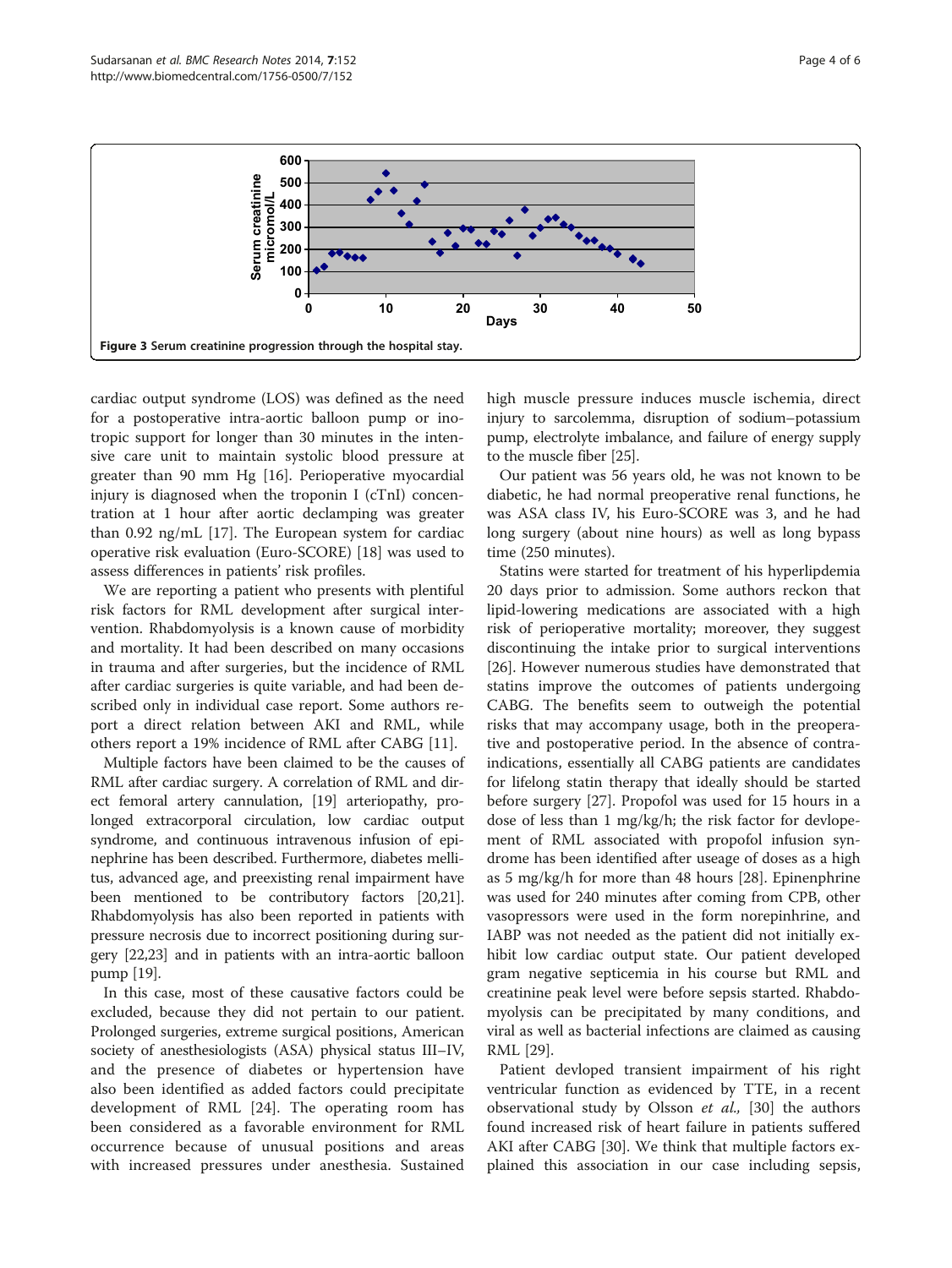<span id="page-4-0"></span>prolonged CBP and AKI. Severe RML triggers a cascade with many consequences, including hypovolemia, hypoalbuminemia, anemia, disseminated intravascular coagulation (DIC), hyperkalemia, hypocalcemia, hypercalcemia, hyperphosphatemia, and acute tubular necrosis. It is possible that higher pressures related to increased weight as well as other potential mechanisms related to the metabolic derangement are probably present [\[31\]](#page-5-0).

When the patient is under sedation it is usually difficult to diagnose RML, usually it requires a high index of clinical suspicion, and early prevention makes sense before later devlopment of renal dysfunction [[32](#page-5-0)]. Hyperkalemia was the alert to start searching for RML. Later our patient devloped AKI necessitating regular hemodialysis which continued for 40 days until the patient regained his renal functions, the likhood of AKI associated with RML may occur with CK level as low as 5000 U/L when there is association of hypovolemia, sepsis and acidosis, AKI associated RML usually carries higher mortality than when RML devloped alone 59% versus 22% respectively [\[33](#page-5-0)].

## Conclusions

Here we report on a patient who presented with numerous risk factors for developing rhabdomyolysis following surgical intervention. AKI developed in this patient with prolonged length of ICU stay as well as hospitalization. Early diagnosis is essential for preventing deterioration.

## Consent

Written informed consent was obtained from the patient for publication of this Case Report and any accompanying images. A copy of the written consent is available for review by the Editor-in-Chief of this journal.

#### Abbreviations

ACT: Activated clotting time; ASA: American Society of Anesthesiologists; AKI: Acute kidney injury; CABG: Coronary artery bypass graft; CAD: Coronary artery disease; CK: Creatine kinase; CPB: Cardiopulmonary bypass; CTICU: Cardiothoracic surgery intensive care unit; ECG: Electrocardiogram; ETCO2: End tidal carbon dioxide; FFP: Fresh frozen plasma; ID: Internal diameter; LAD: Left anterior descending; LIMA: Left internal mammary artery; LOS: Low cardiac output syndrome; MAC: Minimum alveolar concentration; PO: Per oral; PRBC: Packed red blood cells; PTCA: Percutaneous transluminal coronary angioplasty; RCA: Right coronary artery; RIMA: Right internal mammary artery; RML: Rhabdomyolysis; SPO2: Pulse oximetry; SSDU: Surgical step down unit; TEG: Thromboelastograph; TTE: Trans thoracic echocardiogram; WBC: White blood cells; WHO: World Health Organization.

#### Competing interests

The authors declared that they have no competing interests.

#### Authors' contributions

SS, carried out data collection, writing the clinical course. AO, wrote the main manuscript, initial case diagnosis, and submission. AP, as chair of anesthesia, and intensive care provided general support. AA, was the surgeon involved in operating the case, general supervision, and provided general support. All authors read and approved the final manuscript.

#### Acknowledgment

I have taken efforts through this work, which could not be possible without the kind support and help of many individuals and our organization. I am

highly indebted to all members Cardiothroacic surgery department, Heart Hospital, of Hamad Medical Corporation, Qatar, for providing necessary information regarding the project and for support. I am also carrying gratitude to the medical research department, Hamad Medical Corporation for giving all kinds of support throughout the work.

#### Received: 19 May 2013 Accepted: 7 March 2014 Published: 17 March 2014

#### References

- Santulli G: Epidemiology of cardiovascular disease in the 21st century: updated numbers and updated facts. J Cardiovasc Dis 2013, 1:1-2.
- 2. Visweswaran P, Guntupalli J: Rhabdomyolysis. Crit Care Clin 1999, 15(2):415–428.
- 3. Dayer-Berenson L: Rhabdomyolysis: a comprehensive guide. ANNA J 1994, 21(1):15–18.
- 4. Biswas S, Gnanasekaran I, Ivatury R, Simon R, Patel A: Exaggerated lithotomy position-related Rhabdomyolysis. Am Surg 1997, 63(4):361–364.
- 5. Hiratsuka Y, Ishii T, Takeuchi F, Okadome A, Taira H: Risk of elevated creatine kinase and myoglobulinemia due to incised muscles in patients who underwent urological surgery. J Urol 2003, 170(1):119-121.
- 6. Miller CC III, Villa MA, Sutton J, Lau D, Keyhani K, Estrera AL, Safi HJ: Serum myoglobin and renal morbidity and mortality following thoracic and thoraco-abdominal aortic repair: does rhabdomyolysis play a role? Eur J Vasc Endovasc Surg 2009, 37(4):388–394.
- 7. Collier B, Duke BE III: Postoperative rhabdomyolysis with bariatric surgery. Obes Surg 2003, 13(6):941–943.
- 8. Kong SS, Ho ST, Huang GS, Cherng CH, Wong CS: Rhabdomyolysis after a long-term thoracic surgery in right decubitus position. Acta Anaesthesiol Sin 2000, 38(4):223–228.
- 9. Prabhu M, Samra S: An unusual case of rhabdomyolysis following surgery in prone position. J Neurosurg Anesthesiol 2000, 12(4):359–363.
- 10. Torres-Villalobos G, Kimura E, Mosqueda J, García-García E, Domínguez-Cherit G, Herrera MF: Pressure-induced rhabdomyolysis after bariatric surgery. Obes Surg 2003, 13(2):297–301.
- 11. Benedetto U, Angeloni E, Luciani R, Refice S, Stefanelli M, Comito C, Roscitano A, Sinatra R: Acute kidney injury after coronary artery bypass grafting: does rhabdomyolysis play a role? J Thorac Cardiovasc Surg 2010, 140(2):464–470.
- 12. Conlon PJ, Stafford-Smith M, White WD, Newman MF, King S, Winn MP, Landolfo K: Acute renal failure following cardiac surgery. Nephrol Dial Transplant 1999, 14(5):1158–1162.
- 13. Hajjar L, Grande S, Galas F, Roquim A, Sampaio L, Auler J: Risk factors and outcome of Rhabdomyolysis after cardiac surgery. Crit Care 2008, 12(2):470.
- 14. Mehta R, Kellum J, Shah S, Molitoris B, Ronco C, Warnock D, Levin A: Acute Kidney Injury Network: report of an initiative to improve outcomes in acute kidney injury. Crit Care 2007, 11(2):R31.
- 15. Rodríguez-Capote K, Balion CM, Hill SA, Cleve R, Yang L, El Sharif A: Utility of urine myoglobin for the prediction of acute renal failure in patients with suspected rhabdomyolysis: a systematic review. Clin Chem 2009, 55(12):2190–2197.
- 16. Rao V, Ivanov J, Weisel RD, Ikonomidis JS, Christakis GT, David TE: Predictors of low cardiac output syndrome after coronary artery bypass. Eur J Vasc Endovasc Surg 1996, 112(1):38–51.
- 17. Chowdhury UK, Malik V, Yadav R, Seth S, Ramakrishnan L, Kalaivani M, Kakani M: Myocardial injury in coronary artery bypass grafting: On-pump versus off-pump comparison by measuring high-sensitivity C-reactive protein, cardiac troponin I, heart-type fatty acid–binding protein, creatine kinase-MB, and myoglobin release. J Thorac Cardiovasc Surg 2008, 135(5):1110–1119.
- 18. Nashef SA, Roques F, Michel P, Gauducheau E, Lemeshow S, Salamon R: European system for cardiac operative risk evaluation (EuroSCORE). Eur J Vasc Endovasc Surg 1999, 16(1):9–13.
- 19. Maccario M, Fumagalli C, Dottori V, Grasso AM, Agostini M, Parodi E, Passerone G: The association between rhabdomyolysis and acute renal failure in patients undergoing cardiopulmonary bypass. J Cardiovasc Surg 1996, 37(2):153.
- 20. Zanardo G, Michielon P, Paccagnella A, Rosi P, Simini G: Acute renal failure in the patient undergoing cardiac operation. Prevalence, mortality rate, and main risk factors. J Thorac Cardiovasc Surg 1994:107.